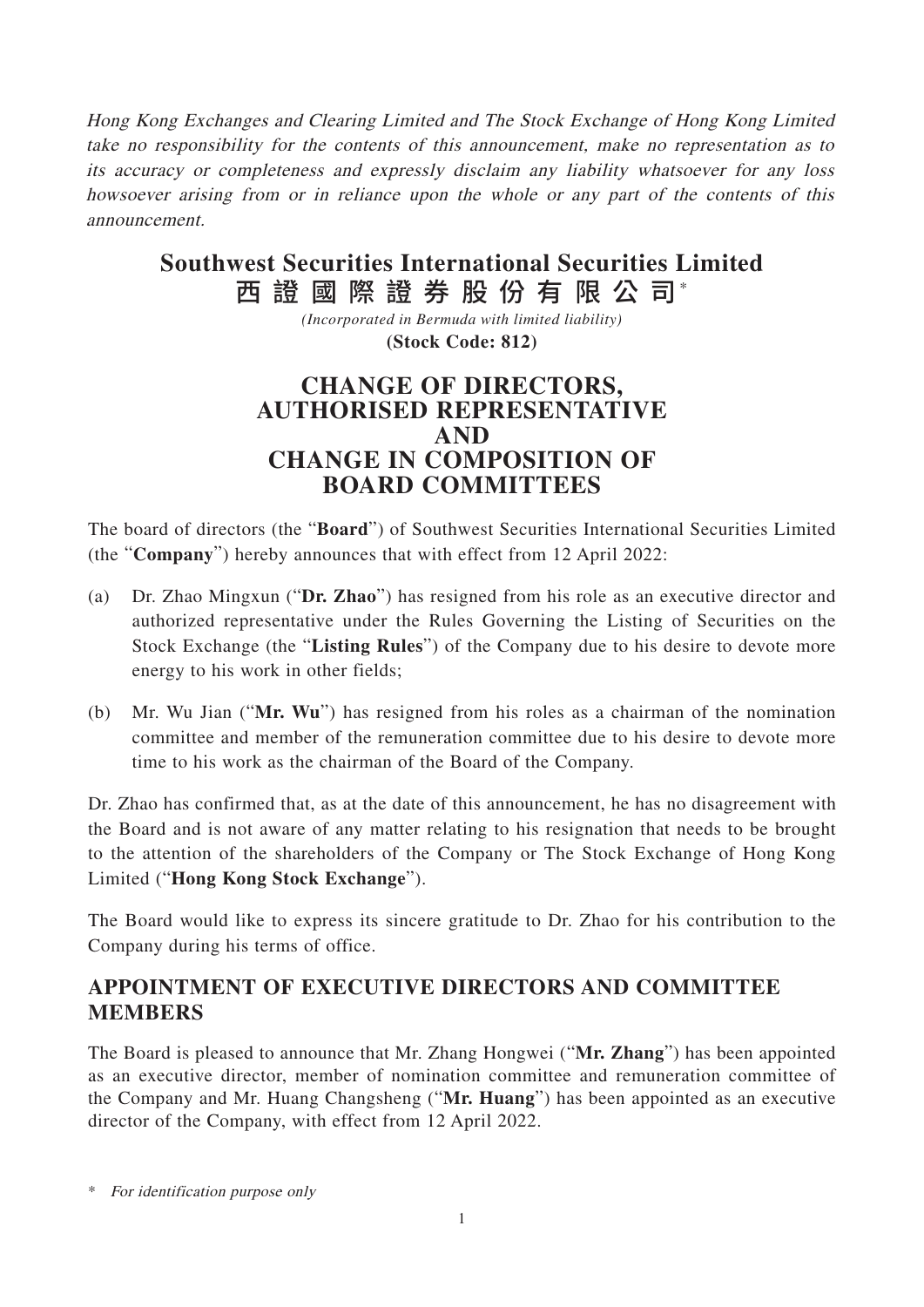#### **Mr. Zhang**

Mr. Zhang, aged 58, graduated from Chongqing Industrial School(重慶工業學校)and School of Economics and Business Administration, Chongqing University majoring in business administration in 2002. He currently serves as the chief risk officer and the general manager of risk control department of Southwest Securities Co., Ltd. Mr. Zhang was the general manager of the Nanping business department of Chongqing Securities Company(重慶有價證 券公司)and the deputy manager of the securities department of the Nanping branch of Bank of Communications from 1993 to 2000, and the general managers of a number of securities business departments of Southwest Securities Co., Ltd. from 2000 to 2005. He served successively as the general manager of brokerage business department, the general manager of compliance and risk management department, the general manager of legal compliance department, the general manager of compliance department, the chief anti-money laundering compliance officer, the general manager of risk control department and the chief risk officer at headquarter of Southwest Securities Co., Ltd. from 2005. Mr. Zhang has nearly 30 years of experience in the securities market.

Mr. Zhang's directorship is subject to retirement by rotation and re-election in accordance with the Listing Rules and the Company's bye-laws. Mr. Zhang has signed a director's service agreement with the Company for a term of 3 years commencing on 12 April 2022, Mr. Zhang is not entitled to any director's fee. As at the date of this announcement, Mr. Zhang (i) does not have any relationship with any director, senior management, substantial shareholder or controlling shareholder (as defined in the Listing Rules) of the Company; (ii) has not held any other directorship in any public companies the securities of which are listed on any securities market in Hong Kong or overseas in the last three years; and (iii) does not have, and is not deemed to have, any interests in any shares or underlying shares of the Company within the meaning of Part XV of the Securities and Futures Ordinance (Chapter 571 of the Laws of Hong Kong). Mr. Zhang has confirmed that, save as disclosed above, there is no other information required to be brought to the attention of the shareholders of the Company pursuant to Rule 13.51(2) of the Listing Rules in relation to his appointment as executive director of the Company.

#### **Mr. Huang**

Mr. Huang, aged 42, a certificated public accountant and a registered sponsor representative in the PRC, has extensive experience in the financial industry. He obtained a bachelor's degree in economics from Chongqing Technology and Business University in June 2001 and a master's degree in management from Chongqing University in June 2005. Mr. Huang successively worked at China Mobile Chongqing Company Limited, Guorong Securities Co., Ltd. and Chongqing Share Transfer Center Co., Ltd. from July 2005 to August 2012. He served as the senior manager, head of business team and deputy general manager of the NEEQ business department of Southwest Securities Co., Ltd. successively from September 2012 to August 2019. He became the deputy general manager of the first division of the western department of investment banking of Southwest Securities Co., Ltd. in September 2019, responsible for leading the department work.